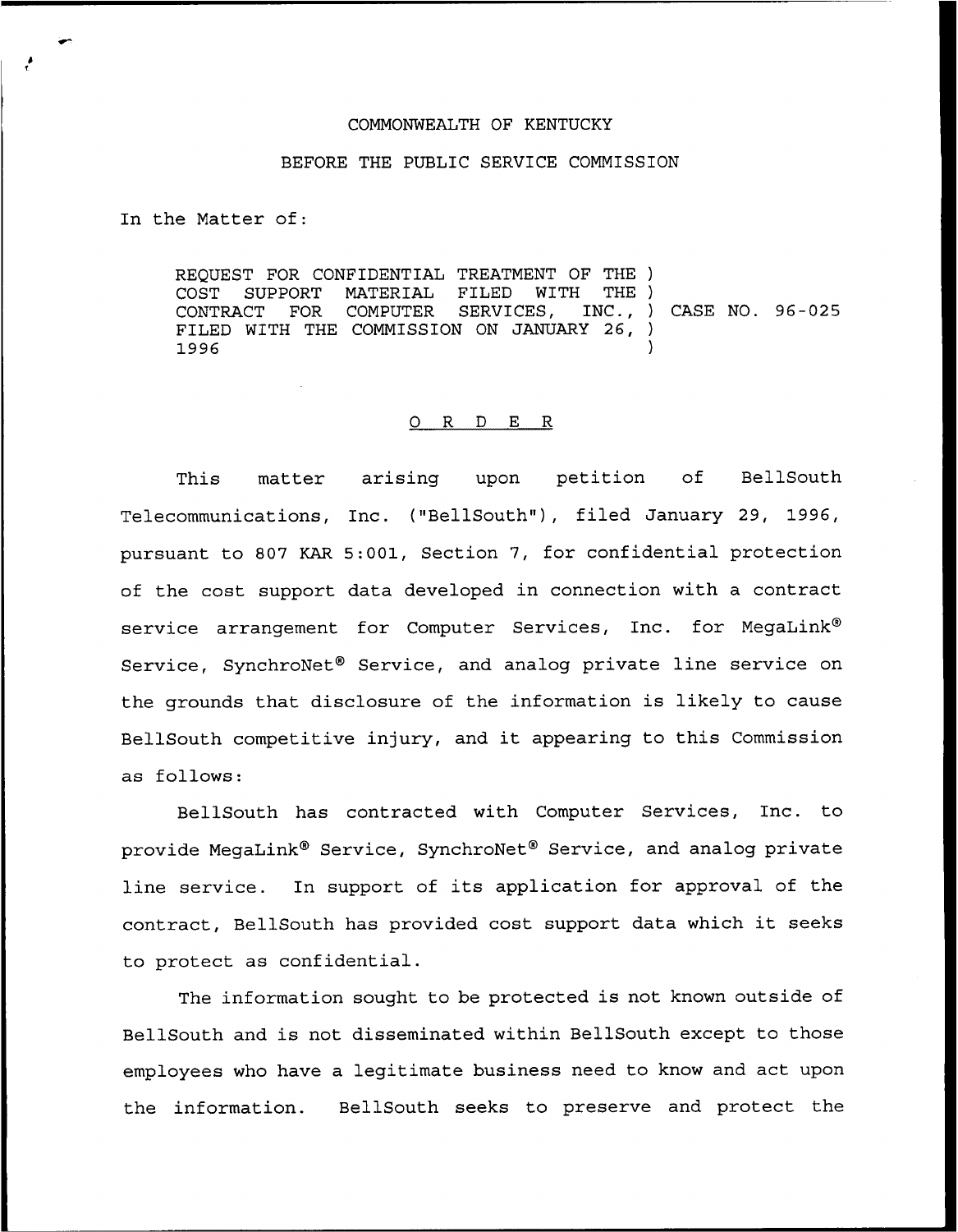confidentiality of the information through all appropriate means, including the maintenance of security at its offices.

KRS 61.872(1) requires information filed with the Commission to be available for public inspection unless specifically exempted by statute. Exemptions from this requirement are provided in KRS 61.878(1). That subsection of the statute exempts several categories of information. One category exempted in paragraph (c)1 of that subsection is commercial information confidentially disclosed to the Commission which if made public would permit an unfair commercial advantage to competitors of the party from whom the information was obtained. To qualify for the exemption, the party claiming confidentiality must demonstrate actual competition and <sup>a</sup> likelihood of substantial competitive injury if the information is disclosed. Competitive injury occurs when disclosure of the information gives competitors an unfair business advantage.

MegaLink<sup>®</sup> Service, SynchroNet<sup>®</sup> Service, and analog service are private line services. BellSouth's competitors for private line networks are interexchange carriers, competitive access providers, and providers of microwave service, digital radio and fiber networks. Disclosure of the information would enable such competitors to determine BellSouth's cost and contribution from the service, which they could use in marketing their competing service. Therefore, disclosure of the information is likely to cause BellSouth competitive injury, and the information should be protected as confidential.

 $-2-$